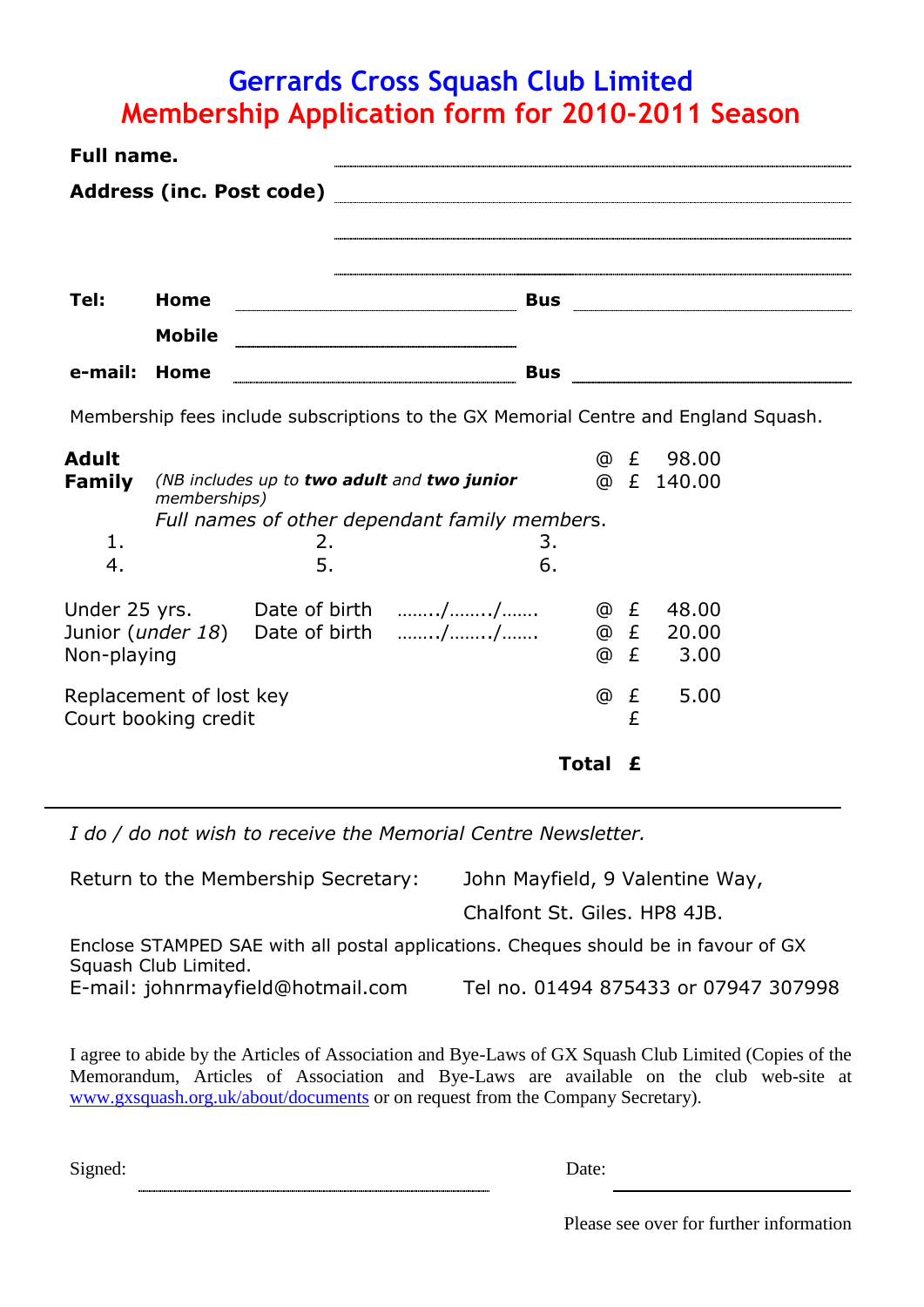Applicants are reminded that GX Squash Club Limited is a Company Limited by Guarantee and not having a Share Capital. The Company will operate on a non-profit making basis and no property or funds can be directly or indirectly used for the private benefit of the Members. Under – 25 Members, Junior Members, Corporate Members and Social Members shall not be entitled to vote in connection with the business and affairs of the Company. Any Member ceasing to be a Member of the Company shall waive and release all rights to or claim upon the Company , its property, assets, Directors, servants, agents of the Company, their property, assets, whatsoever, howsoever and whensoever arising and excepting any liability for physical and personal injury or death caused by the negligence or breach of statutory duty by the Company or its Directors, servants or agents (or any kind of liability which, from time to time, cannot be limited or excluded under English law).

All members, guests, invitees and others using the facilities provided by the Company, the Squash Court Building or the squash courts do so entirely at their own risk and all members, guests, invitees and others entering the Squash Court Building or using or being in the Squash Court Building or the courts do so entirely at their own risk and the Company and its Directors, officers, servants or agents shall not be responsible for any loss or damage sustained by or to any such person or player, whatsoever, howsoever and whensoever arising and excepting any liability for physical and personal injury or death caused by the negligence or breach of statutory duty by the Company or its Directors, servants or agents (or any kind of liability which, from time to time, cannot be limited or excluded under English law).

The GX Squash Club is a members only club which runs on a mutual basis. It therefore relies on its members for assistance. If you care to volunteer, let the Committee know of your interest.

Please note membership Listing requirements, addresses and telephone numbers are held on computer database and are not used for any other purposes. Please advice the Club Secretary of any objections to your details being added to database.

## *To join the Club Leagues add your name to list on the notice board at the Club.*